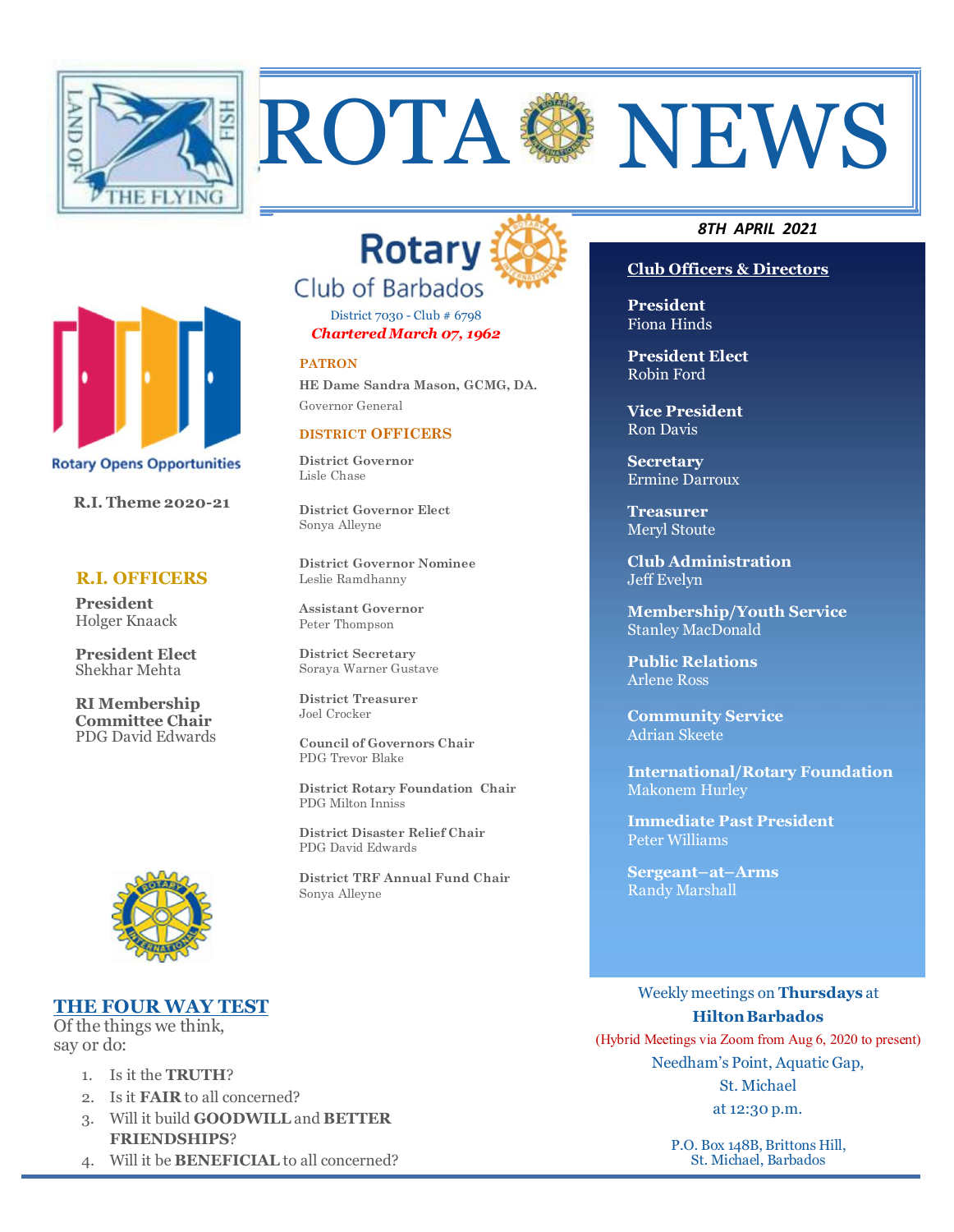## **THE ROTARY CLUB OF BARBADOS WELCOMES ALL VISITING ROTARIANS AND GUESTS**  *Mar 07 - Club Charter Date - 1962 - Club # 6798*

# **RI THEME: ROTARY OPENS OPPORTUNITIES**



**Today is a Fellowship Meeting which is being held via Zoom Only.** 

**A presentation will be made to the club by Miss Melanie S. Büge, a Registered Occupational Therapist on the topic: "Joint Care—Do's & Don'ts.**

**Our Zoom meeting Moderators will be PDG David and Sec Ermine**

## **Visiting Rotarians and Rotaractors**

- Rtn. David Antrobus Rotary Club of St. Maarten Mid -Isle
- IPP Kareem French RaCoB

## **Guest :**

Dr Petra Crookendale — Guest of Rtn. Nikita Gibson

## **Housekeeping:**

Attendance - 66%

"Rotary's leadership is united in stating that Rotary does not tolerate speech or behaviour that promotes bias, discrimination, prejudice, or hatred because of age, ethnicity, race, colour, abilities, religion, socioeconomic status, culture, sex, sexual orientation, or gender identity, There is no place within Rotary for racism, homophobia, transphobia, sexism, classism or ageism. We do not believe that this is a political stance and we do believe that we should openly discuss these issues within our organisation,"

> HOLGER KNAACK ROTARY INTERNATIONAL PRESIDENT





- Pres. Fiona called the meeting to order at 12:30 p.m.
- PP. Michael Browne delivered the invocation
- SAA Randy introduced visitors: Dr Petra Crookendale, guest of Nikita Gibson
- SAA Randy also welcomed Rtn Davina Layne and PP Oliver Jordan to their first meeting as new Rotarians, and Rotaractor Kareem French was welcomed for joining our meeting today
- Pres Fiona made the customary anniversary announcements which may be found on Page 4a.
- Bulletin team was commended for the publication
- Business meeting on 15th April was announced
- Pres Fiona reminded the club of the 2021 D7030 Virtual Conference scheduled for Apr  $16 - 24$ , 2021 at which our club has undertaken a bulk registration of all members
- Members were reminded of the need to register for **E**very **R**otarian **E**very **Y**ear (EREY)
- Pres Fiona delivered her 3 motivational quotes: Michael Jordan; Simone Biles; Thomas Edison
- PP Lionel Moe (pictured right) was the guest speaker and delivered on the topic: "What Rotary means to me". He detailed his extensive accomplishments during his presidential year and reaffirmed his commitment to Rotary and his enjoyment of the experience



- PP Lionel Moe's extensive contribution over many years as District Treasurer was mentioned as one of the notable aspects of his service which his modesty did not allow him to highlight
- Rtn. Nikita Gibson's Classification talk was next on the agenda. A brief summary of her presentation can be read on page 3A of this bulletin
- Both presenters received high praise and commendations on their excellent presentations
- SAA Randy exacted fines in the areas of (a) social tax fines; (b) Proper Pork ambush fines; (c) new "Proper" product development
- The meeting was adjourned at 1:30 p.m.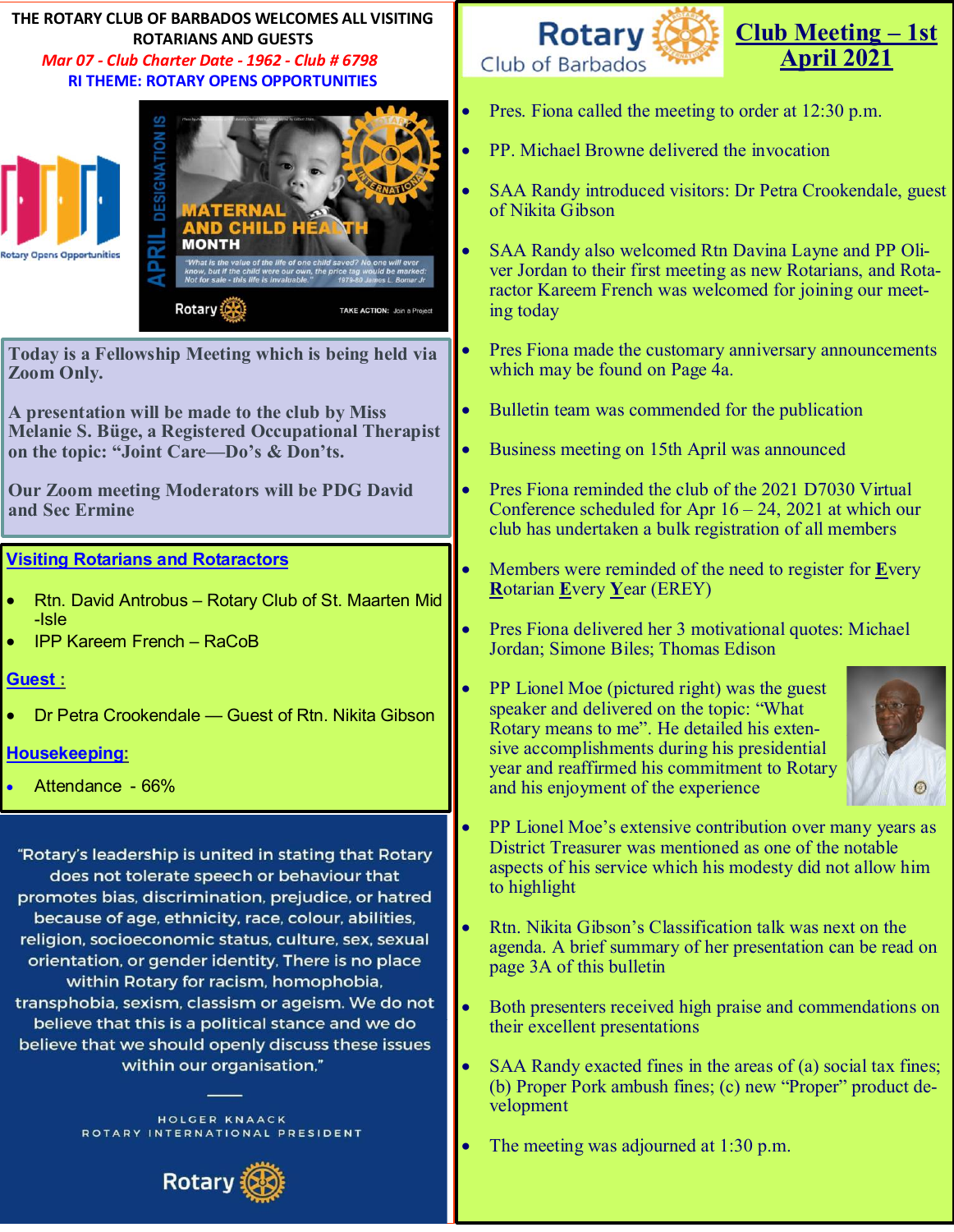

## **Project X**

What is Project X? This was a project which ran from 15th —19th March, in which our Rotaractors from RaCOB and

UWI—CaveHill participated along with other regional Rotaract clubs. The aim is to highlight a range of wildlife and plant life found throughout our region which are classified as endangered and in need of conversation to protect these species from extinction.

These are just some of the creatures which we may have encountered at some point during our travels, or heard about which need to be protected in their natural habitats. After all every animal and plant has a role to play in our eco-system and we all have to do our part to protect them from extinction.

You can see the full suite of photos and other facts on the RaCOB Facebook social media page at:

https://www.facebook.com/rotaractbarbados/



## *Here is a brief synopsis of last week's Classification Talk by Rtn. Nikita Gibson*

- Born and raised in Barbados, originally from Melverton St. George and then St. Philip.
- Avid helper and believer in giving back to the community.
- Past student of Charles F Broome Memorial Primary School and Harrison College.



 Undergraduate Mathematics and Economics (1st Class Honours) from UWI Cave Hill and Masters in Actuarial Science from Heriot

Watt University. Under the guidance of PP Brenda Pope, Nikita was the

- Founding President of Rotaract Club of UWI, Cave Hill, who started the CEO Forum and adopted the St. George Primary School for a Big Brother, Big Sister programme.
- Fellow Rotarian, Member of Soroptimist Int'l of Barbados, Deputy Chairman of Princess Margaret Board, Active Member in 4 BIBA committees, Treasurer Oistins Festival committee, Blogger - MyTwoCents.bb on Instagram.
- Partner of PEE Brian Lashley of Rotary South, mom of Blue and Neodane, godmother of 3 boys and 2 girls for whom I participate in the yearly parent's race at their schools.
- Vice President, Clarity Life Insurance Ltd., Partner, Castalia Consulting Inc, Co-Owner, Sweet Nectar with my sister Danielle.
- Her favourite life quote. "Courage doesn't always roar, sometimes courage is the quiet voice at the end of the day saying, I will try again tomorrow".



## **FIRST NAMES OR NICKNAMES**

From the earliest days of Rotary, members have referred to each other on a first-name basis. Since personal acquaintanceship and friendship are cornerstones of Rotary, it was natural that many clubs adopted the practice of setting aside formal titles in conversations among members. Individuals who normally would be addressed as Doctor, Professor, Mister, the Honorable or Sir are regularly called Joe, Bill, Charley or Jerry by other Rotarians. The characteristic Rotary club name badge fosters the first-name custom

## *Biography of Our Presenter Ms. Büge:*

Melanie S. Büge BSc. (Hons.) O.T, OT (R), C/NDT Registered Occupational is the Past President of the Barbados Occupational Therapy Association (2017-2019)



She is an honours graduate from the London School of Occupational Therapy, Brunel University, London, UK. She is one of the Occupational Therapists working on the Stroke Rehabilitation Unit at the Queen Elizabeth Hospital in Barbados. She has been tutor of the Physical Dysfunction component of Occupational Therapy course within the Rehabilitation Therapy Technology Programme at the Barbados Community College and is a Field Work Educator attached to McGill University and Quinnipiac University. Miss Büge is also the founder of Quality of Life Therapy Services, which specializes in domiciliary care. She is very passionate about neurorehabilitation and providing rehab services for underprivileged persons in her community.